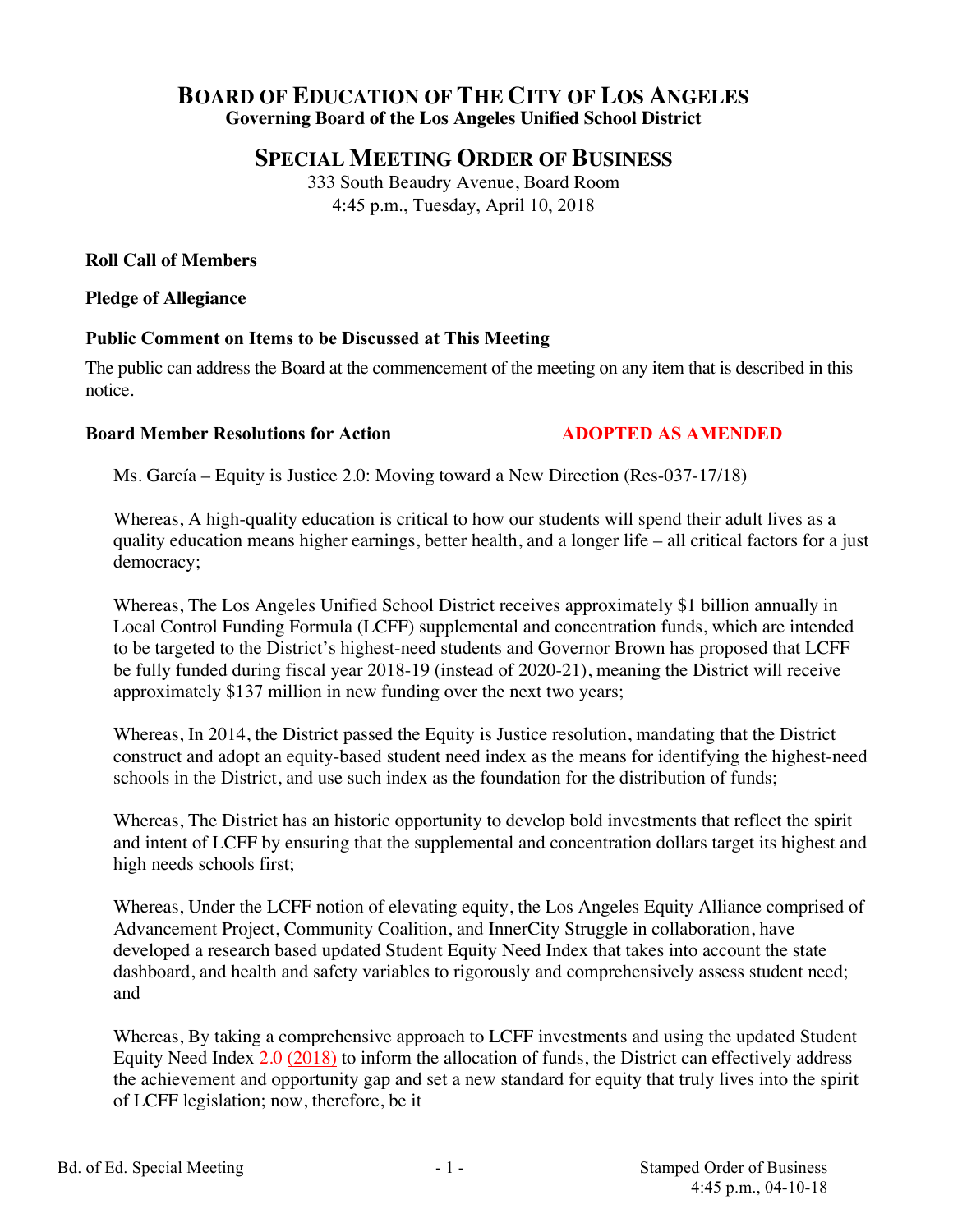Resolved, That the Los Angeles Unified School District adopt the an updated Student Equity Need Index 2.0 (2018) that includes the following indicators of need: Percentage of Standard English Learners, Percentage of Foster Youth, Percentage of Homeless Youth, Percentage of Unduplicated Students, Percentage of Low Income Students with Disabilities, Suspension Rates, Percentage of English Learners, Incoming Student Level Data (DIBELS and SBAC) for Math and English Language Arts, Chronic Absenteeism, I-Star Reports, Asthma Severity Rate, Non-Fatal Gun Shot Injuries, A-G Completion with a "C" or better as the primary means for (a) prioritizing identifying high and highest-needs schools in LAUSD and (b) targeting LCFF investments to high and highestneed schools, and (c) through the implementation of the Student Equity Need Index 2.0 (2018) creates the equity based funding formula, and (d) the Student Equity Need Index (2018) will be reviewed and updated periodically by the District with stakeholders;

Resolved further, That for the 2018-19 budget school year, the District will use the equity based funding formula to immediately allocate the \$100 \$25 million LCFF funds from Governor Brown's January 2018 proposed budget and any new dollars from the State May 2018 revise as incentive grants to all high and highest-need elementary schools identified in the Student Equity Need Index 2.0 (2018) including high and highest-need middle and high schools not currently designated as Reed or Innovation schools;

Resolved further, That the Superintendent will create a working group to advise on possible revisions to the Student Equity Need Index (2018) and on the creation of an equity based funding formula based on that index. This group will include community based advocates from across the District, experts on school finance, and District leadership, and parent representation including the Parent Advisory Council, District English Language Advisory Council, and Community Advisory Council. The working group will consider how to evaluate whether the funding creates a significant instructional impact;

Resolved further, That starting with the 2019-20 budget school year and moving forward, the District will continue to utilize the equity based funding formula that uses a school's rank on the Student Equity Need Index 2.0 (2018) to allocate approximately \$300 million, with the funding primarily drawn from existing or future Targeted Student Population allocations in budget programs 10183, 10400 and 10405, plus any new dollars moving forward;

Resolved further, That the equity based funding formula will become the cohesive funding model for any funds made available through the sunsetting of Reed, Innovation or other settlements for high and highest-need elementary, middle and high schools;

Resolved further, That the District will provide local school leadership with strategic guidance and support, as well as an evidence-based "menu of options" for guidance on school site investments that have demonstrated to be effective for strong student outcomes;

Resolved further, That the Governing Board of the Los Angeles Unified School District directs the Superintendent to work with community stakeholders to jointly develop a "menu of options" for evidence-based programs and inform schools of the options by May 30, 2018; and, be it finally

Resolved, That the Superintendent is directed to continue to identify additional resources in which the Student Equity Need Index  $2.0$  (2018) can be applied and bring back a report to the Board in September 2018.